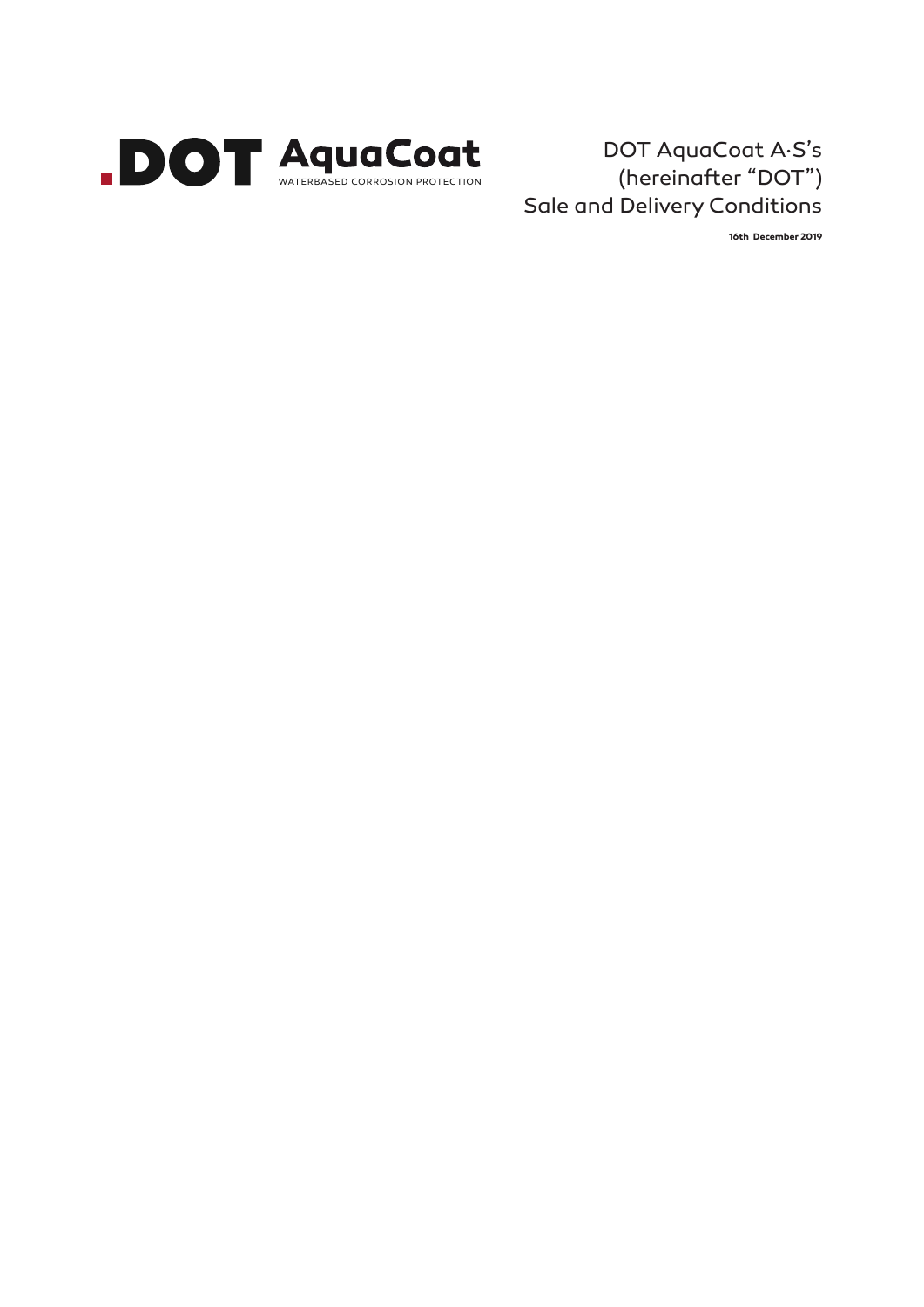

DOT will take the utmost care with all delivered components/goods and provide the proper professional treatment. DOT will show the appropriate vigilance and due diligence as required. You are welcome to obtain technical instructions at DOT by calling +45 70 120 140 and/or request to speak to one of DOT's consultants on that same telephone number.

DOT carries out AquaCoat in accordance with technical data sheet – see www.aquacoat.dk, provided that the materials are suitable. If the customer has different requirements in relation to this data sheet regarding pre-treatment and monitoring, these must be accepted by DOT and recorded in writing in the quotation.

# Sales and delivery conditions

## Pick-up and Delivery

1. DOT will as far as possible comply with all agreements regarding delivery and constantly follow up on delivery failure on our quality and environmental control system. All customers are covered by DOT's logistics planning which is continuously updated. DOT has a preplanned route system which services customers in accordance with an established turnaround time. This schedule is conditioned upon the components/goods adhering to the geometry and tonnage in accordance with the restrictions/conditions for the route system. Additional information is available at www.dot.dk. Another agreement on logistics is also possible.

2. If materials are not suitable for production, if materials are put into quarantine or if re-production is required, a postponement may be necessary, which, in all circumstances, is agreed with the customer.

3. We require a firm/solid roadway at the pick-up and delivery address and the customer must provide loading equipment and materials, as well as make staff available for loading so this can be accomplished without unnecessary delays. It is also the customer's responsibility to provide DOT with a detailed and specific delivery note at the time of pick-up, including at least the quotation number, quantity, description of goods, measurements and any available drawings. DOT takes no responsibility for any discrepancies. Any delays, in excess of an hour, at the customer's premises or construction site will be charged to the customer.

4. If the customer requires pick-up or delivery at another address than his own premises, the customer is solely responsible for the additional costs. It is the customer's responsibility to have a duly authorized representative available to approve quantity, quality and to sign for the goods. If this is not done, DOT is not responsible for any damage and/or discrepancies related to a subsequent complaint.

#### Responsibility for Deficiencies

1. DOT takes responsibility for mistakes and discrepancies at the point of delivery. This responsibility encompasses discrepancies regarding the surface treatment itself as well as damage or discrepancies to the components/goods while in DOT's care. Our obligations closely

DOT A/S Grønlundvej 81-83 Fasterholt DK-7330 Brande CVR 26 70 48 63

info@dot.dk www.dot.dk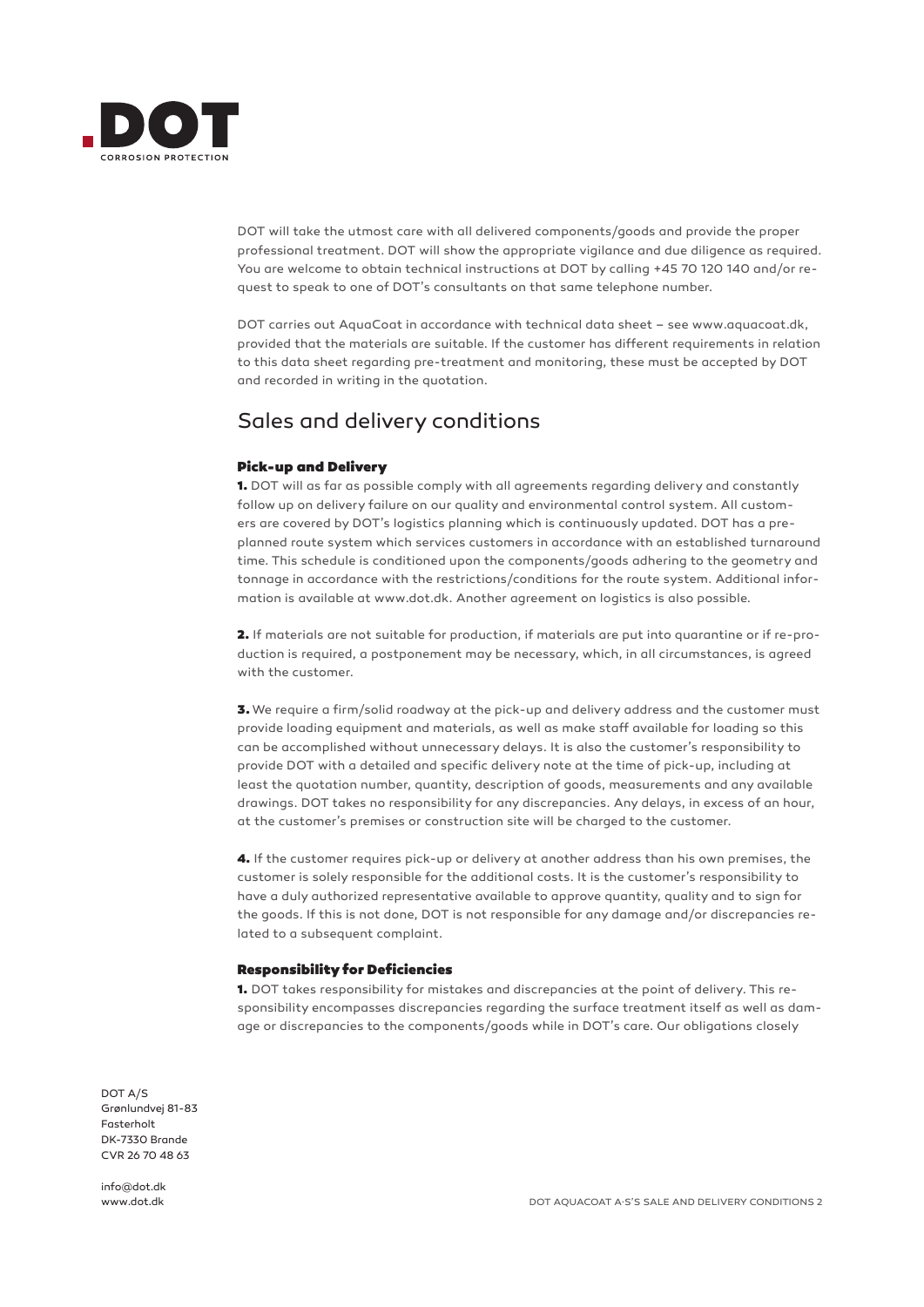

meet the requirements of the Danish Sale of Goods Act and AB 92. The limitation period for any complaint, unless otherwise agreed and defined in the quotation/order confirmation, is always 2 years. It is the customer's duty to notify DOT as soon as the discrepancy is identified.

2. Consequential costs beyond the rectification of the specific discrepancy or damage of the components/goods is not covered.

3. The product liability only covers the surface coating as described in the Danish Sale of Goods Act and AB 92.

#### Limitation of liability

1 DOT cannot be held liable for any indirect losses, including operating losses, time losses, loss of earnings or third party losses.

2 DOT's liability to pay damages cannot exceed the invoice amount in the internal relationship between the Customer and DOT.

#### Product Quality

Product quality for the individual surface treatment is done according to the customer agreements mentioned under conditions. A lesser coating thickness must be accepted on sharp edges.

#### Force Majeure

All orders are carried out without any responsibility for break-down in production as a result of labor/industrial conflicts as well as any other circumstance out of the partners' control. If any given circumstance, as described above, persists for longer than three (3) months, DOT reserves the right to terminate the contract with the customer. This must be done by written notice to the customer.

### Prices and Payment Terms

1. Unless otherwise agreed, the prices and terms set out in the enclosed quotation/order confirmation are applicable until DOT notifies the customer in writing with 14 days' notice of any changes in price and/or terms. In the event the original agreement is changed, the customer is free. Additional work in connection with preparation, if the customer has forgotten this, is charged on hourly basis.

2. A complaint does not entitle the customer to withhold payment. The customer can, with DOT's approval or by order of the Court, offset a specified amount.

3. Payment delays by the customer or exceeding of a credit limit, DOT reserves the right to only carry out further deliveries on a 'cash on delivery' basis and to demand immediate cash payment on all open and deferred invoices.

DOT A/S Grønlundvej 81-83 Fasterholt DK-7330 Brande CVR 26 70 48 63

info@dot.dk www.dot.dk